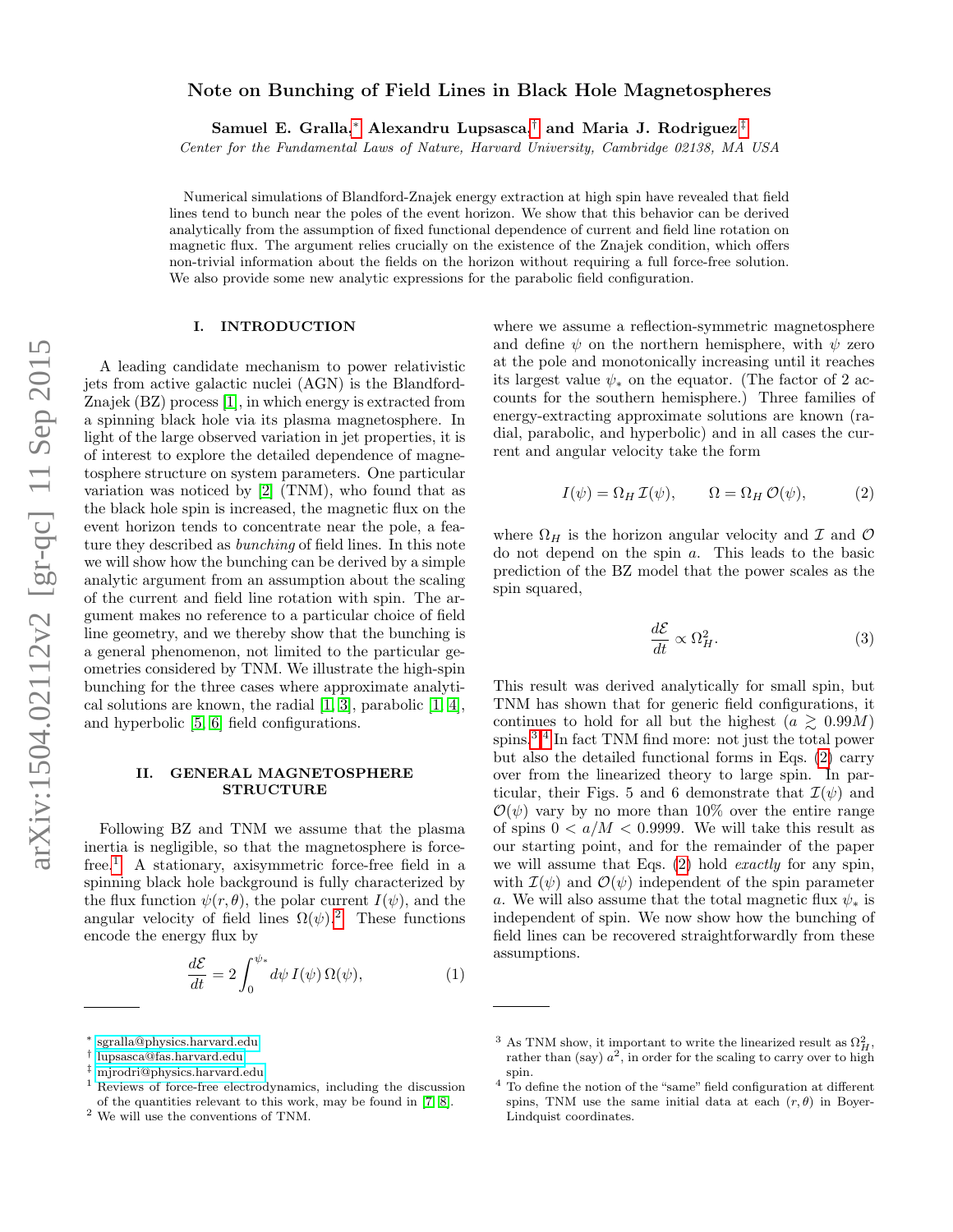#### A. Bunching of field lines

Even in possession of the detailed functional forms of  $I(\psi)$  and  $\Omega(\psi)$ , determining a complete force-free solution is a daunting task, requiring the solution of a secondorder, non-linear partial differential equation for  $\psi$ . However, for a Kerr black hole this equation has the remarkable property that, when evaluated on the horizon, only derivatives tangential to the horizon appear, and furthermore the equation can be integrated once, so that it becomes a first-order ordinary differential equation on the horizon. The result is the so-called Znajek condition ([\[9\]](#page-2-8) and e.g. [\[8\]](#page-2-7)),

$$
I = -2\pi (\Omega - \Omega_H) \frac{(r_H^2 + a^2)\sin\theta}{r_H^2 + a^2 \cos^2\theta} \partial_\theta \psi, \tag{4}
$$

where  $\Omega_H = a / (r_H^2 + a^2)$  is the horizon angular velocity,  $r_H = M + \sqrt{M^2 - a^2}$  is the horizon radius, and everything is evaluated on the horizon. We can integrate and then exponentiate Eq. [\(4\)](#page-1-0) to find

$$
f(\psi) = A(\theta),\tag{5}
$$

where we defined

$$
f(\psi) \equiv \exp\left[-2\pi \int d\psi \frac{\Omega - \Omega_H}{I}\right]
$$
 (6)

and

$$
A(\theta) \equiv e^{a \,\Omega_H \cos \theta} \tan \frac{\theta}{2}.\tag{7}
$$

Eq. [\(6\)](#page-1-1) defines  $f(\psi)$  up to an overall constant to be fixed, after solving Eq. [\(5\)](#page-1-2), by demanding that the maximum value of  $\psi$  be  $\psi_*$ . Formally, the solution to Eq. [\(5\)](#page-1-2) is

$$
\psi_H(\theta) = f^{-1}[A(\theta)] = f^{-1}\left[e^{a\,\Omega_H\cos\theta}\tan\frac{\theta}{2}\right],\tag{8}
$$

where the notation  $\psi \equiv \psi_H$  serves as a reminder that this formula holds on the horizon. Given the assumptions that  $\mathcal{I}(\psi)$ ,  $\mathcal{O}(\psi)$ , and  $\psi_*$  are independent of the spin, we know that f, and hence  $f^{-1}$ , is likewise independent of the spin. Thus the only dependence of the horizon flux on the spin is through the factor  $e^{a \Omega_H \cos \theta}$  in the argument of  $f^{-1}$ . This factor is monotonically decreasing from its maximum  $e^{a \Omega_H}$  at the pole to its minimum 1 at the equator, and will therefore always tend to increase the proportion of magnetic flux near the pole as the spin is increased. This is the bunching of field lines.

#### III. SPECIFIC MAGNETIC GEOMETRIES

We now consider force-free solutions with radial, parabolic, and hyperbolic geometries. In each case we use the current and angular velocity functions appropriate to a normalization of  $\psi(\pi/2) = \psi_* = 1$ . Factors of  $\psi_*$  may be reinstated by scaling  $\psi \to \psi/\psi_*,$  $I \to I/\psi_*$  and  $\Omega \to \Omega$ . E.g., equation [\(9\)](#page-1-3) becomes  $I(\psi) = 2\pi \Omega(\psi) \psi(2 - \psi/\psi_*)$ .

#### <span id="page-1-3"></span>A. Radial

In their original paper BZ found an approximate solution with radial field lines in a "split monopole" configuration. For  $\psi_* = 1$  the current and angular velocity are given by

$$
I(\psi) = 2\pi \,\Omega(\psi) \,\psi(2 - \psi),\tag{9}
$$

$$
\Omega(\psi) = \frac{1}{2}\Omega_H,\tag{10}
$$

<span id="page-1-0"></span>which satisfy our assumptions with  $\mathcal{I} = \pi \psi(2 - \psi)$  and  $\mathcal{O} = 1/2$ . These are depicted in Fig. [1\(a\),](#page-3-0) which can be matched directly to Fig. 4 of TNM. The integral in Eq. [\(6\)](#page-1-1) becomes

$$
f(\psi) = C \sqrt{\frac{\psi}{2 - \psi}},\tag{11}
$$

<span id="page-1-2"></span>for some constant  $C$ . We can then solve Eq. [\(5\)](#page-1-2) on the horizon to learn that  $\psi = 2A^2/(C^2 + A^2)$ . Requiring  $\psi(\pi/2) = \psi_* = 1$  then fixes  $C^2 = 1$ , and hence

$$
\psi_H(\theta) = \frac{2A^2(\theta)}{1 + A^2(\theta)}.\tag{12}
$$

<span id="page-1-1"></span>To compare directly to TNM we plot the radial mag-10 compare directly to 1NM we plot the radial magnetic field  $B^r = \partial_\theta \psi / \sqrt{-g}$  at the event horizon  $r = r_H$ metre neighborhology  $-\frac{\partial}{\partial \theta} \psi / \sqrt{-g}$  at the event norizon  $r = r_H$ <br>(Fig. [1\(a\)\)](#page-3-0) where  $\sqrt{-g} = (r^2 + a^2 \cos^2 \theta) \sin \theta$ . Comparing with their Fig. 7, we see excellent agreement for all curves  $a \leq 0.9$ , with TNM seeing more bunching for larger spins. This discrepancy can be explained by the fact that our assumption of spin-independent  $\mathcal{I}(\psi)$  and  $\mathcal{O}(\psi)$  disagrees more with TNM at higher spins.

#### <span id="page-1-5"></span>B. Parabolic

BZ also found an approximate solution with parabolic field lines, whose current and angular velocity are

$$
I(\psi) = 4\pi \,\Omega(\psi) \,\psi,\tag{13}
$$

$$
\Omega(\psi) = \Omega_H \frac{(1 - \psi)(u + 1)[u - (1 - \psi)\ln 2]}{u^2 + (1 - \psi)u - (1 - \psi)^2(u + 1)\ln 2},
$$
 (14)

where  $u = F[(1 - \psi) \ln 4]$  and  $y = F(x)$  is the product logarithm, which is defined by the principal solution of  $x = ye^{y}$ .<sup>[5](#page-1-4)</sup> Thus this configuration also has spinindependent  $\mathcal{I}(\psi)$  and  $\mathcal{O}(\psi)$ .

Following the same steps as before, we find that

$$
f(\psi) = C \sqrt{\frac{u}{(1-\psi)\ln 2} - 1},
$$
 (15)

<span id="page-1-4"></span><sup>&</sup>lt;sup>5</sup> The angular velocity  $\Omega$  is normally given in terms of coordinates rather than as a function of  $\psi$ . As far as we know, Eq. [\(14\)](#page-1-5) is a new expression.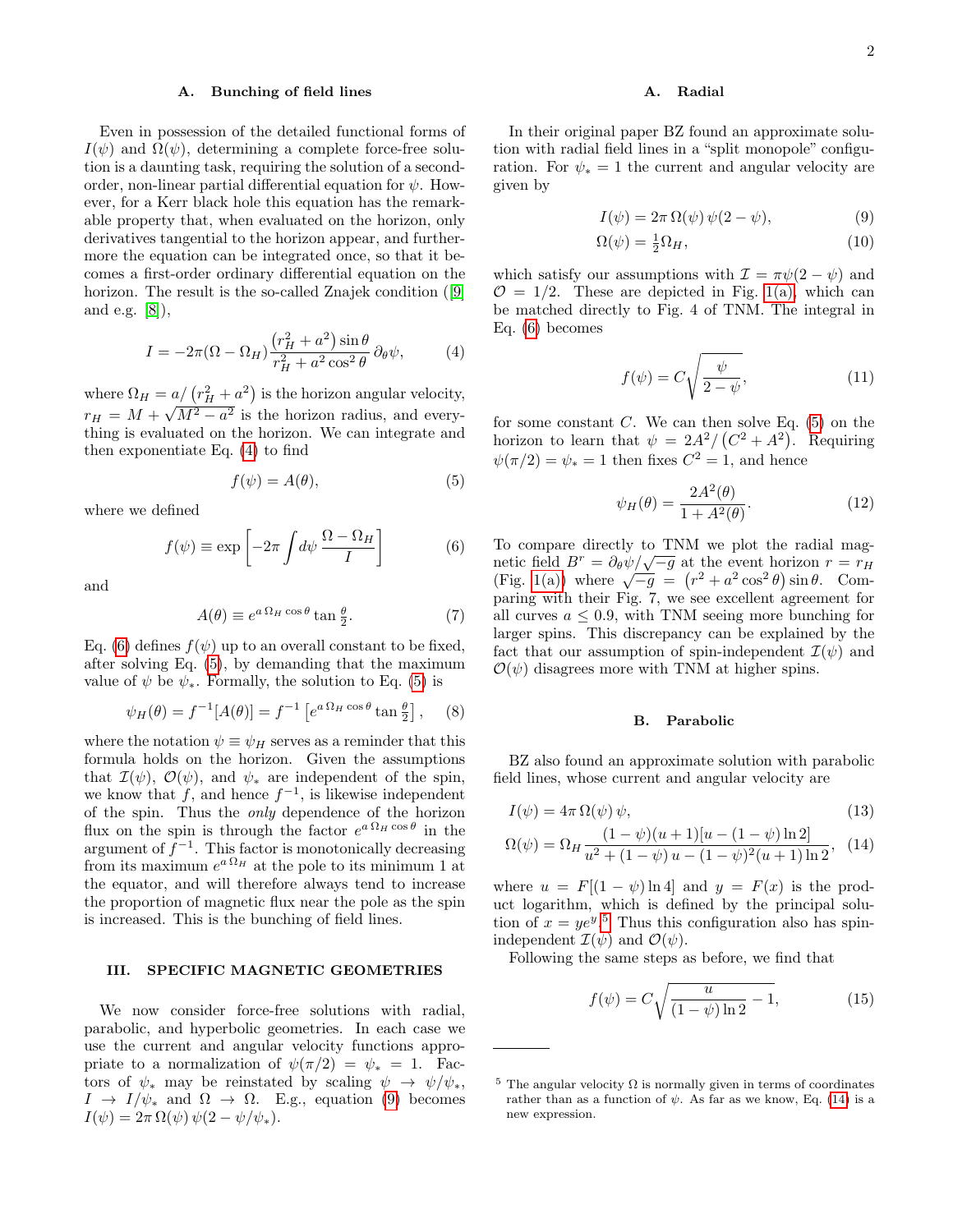3

and for the horizon flux function that

$$
\psi_H(\theta) = \frac{A^2(\theta) \ln 2 + \ln[1 + A^2(\theta)]}{[1 + A^2(\theta)] \ln 2}.
$$
 (16)

(Demanding  $\psi_H(\pi/2) = \psi_* = 1$  has fixed the constant to be  $C^2 = 1$ .) The radial magnetic field is plotted in Fig. [1\(b\),](#page-3-1) and shows even more pronounced bunching than in the monopolar case.

#### C. Hyperbolic

A third, "hyperbolic" solution was found in [\[5,](#page-2-4) [6\]](#page-2-5), where the field is generated by a thin disk terminating at an inner radius b. The current and angular velocity functions satisfy our assumptions. For simplicity we will work in the limit  $b \gg M$ , where they become<sup>[6](#page-2-9)</sup>

$$
I(\psi) = 4\pi \,\Omega(\psi) \,\psi,\tag{17}
$$

$$
\Omega(\psi) = \Omega_H \frac{\sqrt{1-\psi}}{1+\sqrt{1-\psi}}.\tag{18}
$$

These expressions are a good approximation even when b corresponds to the innermost stable circular orbit. Performing the bunching calculation, we find

$$
f(\psi) = C \sqrt{\frac{1 - \sqrt{1 - \psi}}{1 + \sqrt{1 - \psi}}},\tag{19}
$$

and

$$
\psi_H(\theta) = \frac{4A^2(\theta)}{\left[1 + A^2(\theta)\right]^2},\tag{20}
$$

where  $\psi_H(\pi/2) = \psi_* = 1$  has fixed  $C^2 = 1$ . The radial component of the magnetic field at the horizon is plotted in Fig. [1\(c\),](#page-3-2) which again shows the bunching.

#### IV. SUMMARY

We have shown that the high-spin bunching of field lines observed by TNM generalizes to arbitrary magnetic geometry under the assumption that the functional forms of the current  $I(\psi)$  and field line angular velocity  $\Omega(\psi)$  both scale linearly with  $\Omega_H$ . Key to enabling this analytic argument was the existence of the Znajek condition at the horizon. This technique allows us to bypass the issue of having to solve the complete non-linear force-free problem to derive properties of the fields at the horizon. We gave a general argument and then illustrated the bunching with three specific magnetic geometries, which are plotted in Fig. [1.](#page-3-3)

### ACKNOWLEDGEMENTS

We would like to thank A. Tchekhovskoy for useful conversations. This work was supported in part by NSF grant 1205550 and the Fundamental Laws Initiative at Harvard.

- <span id="page-2-0"></span>[1] R. D. Blandford and R. L. Znajek, MNRAS 179, 433 (1977).
- <span id="page-2-1"></span>[2] A. Tchekhovskoy, R. Narayan, and J. C. McKinney, [ApJ](http://dx.doi.org/10.1088/0004-637X/711/1/50) 711[, 50 \(2010\),](http://dx.doi.org/10.1088/0004-637X/711/1/50) [arXiv:0911.2228 \[astro-ph.HE\].](http://arxiv.org/abs/0911.2228)
- <span id="page-2-2"></span>[3] F. C. Michel, ApJ 180[, L133 \(1973\).](http://dx.doi.org/10.1086/181169)
- <span id="page-2-3"></span>[4] R. D. Blandford, MNRAS **176**[, 465 \(1976\).](http://dx.doi.org/10.1093/mnras/176.3.465)
- <span id="page-2-4"></span>[5] V. S. Beskin, Y. N. Istomin, and V. I. Pariev, in Extragalactic Radio Sources. From Beams to Jets, edited by J. Roland, H. Sol, and G. Pelletier (1992) pp. 45–51.
- <span id="page-2-5"></span>[6] S. E. Gralla, A. Lupsasca, and M. J. Rodriguez, (2015), [arXiv:1504.02113 \[gr-qc\].](http://arxiv.org/abs/1504.02113)
- <span id="page-2-6"></span>[7] V. S. Beskin, [MHD Flows in Compact Astrophysical Ob](http://dx.doi.org/10.1007/978-3-642-01290-7)[jects](http://dx.doi.org/10.1007/978-3-642-01290-7) (Springer, 2010).
- <span id="page-2-7"></span>[8] S. E. Gralla and T. Jacobson, MNRAS 445[, 2500 \(2014\),](http://dx.doi.org/10.1093/mnras/stu1690) [arXiv:1401.6159 \[astro-ph.HE\].](http://arxiv.org/abs/1401.6159)
- <span id="page-2-8"></span>[9] R. L. Znajek, MNRAS 179, 457 (1977).
- <span id="page-2-10"></span>[10] Z. Pan and C. Yu, (2014), [arXiv:1406.4936 \[astro](http://arxiv.org/abs/1406.4936)[ph.HE\].](http://arxiv.org/abs/1406.4936)

formula for higher order corrections [\[10\]](#page-2-10).

<span id="page-2-9"></span><sup>6</sup> One may also obtain these expressions by considering precisely vertical field lines and demanding the convergence of an integral